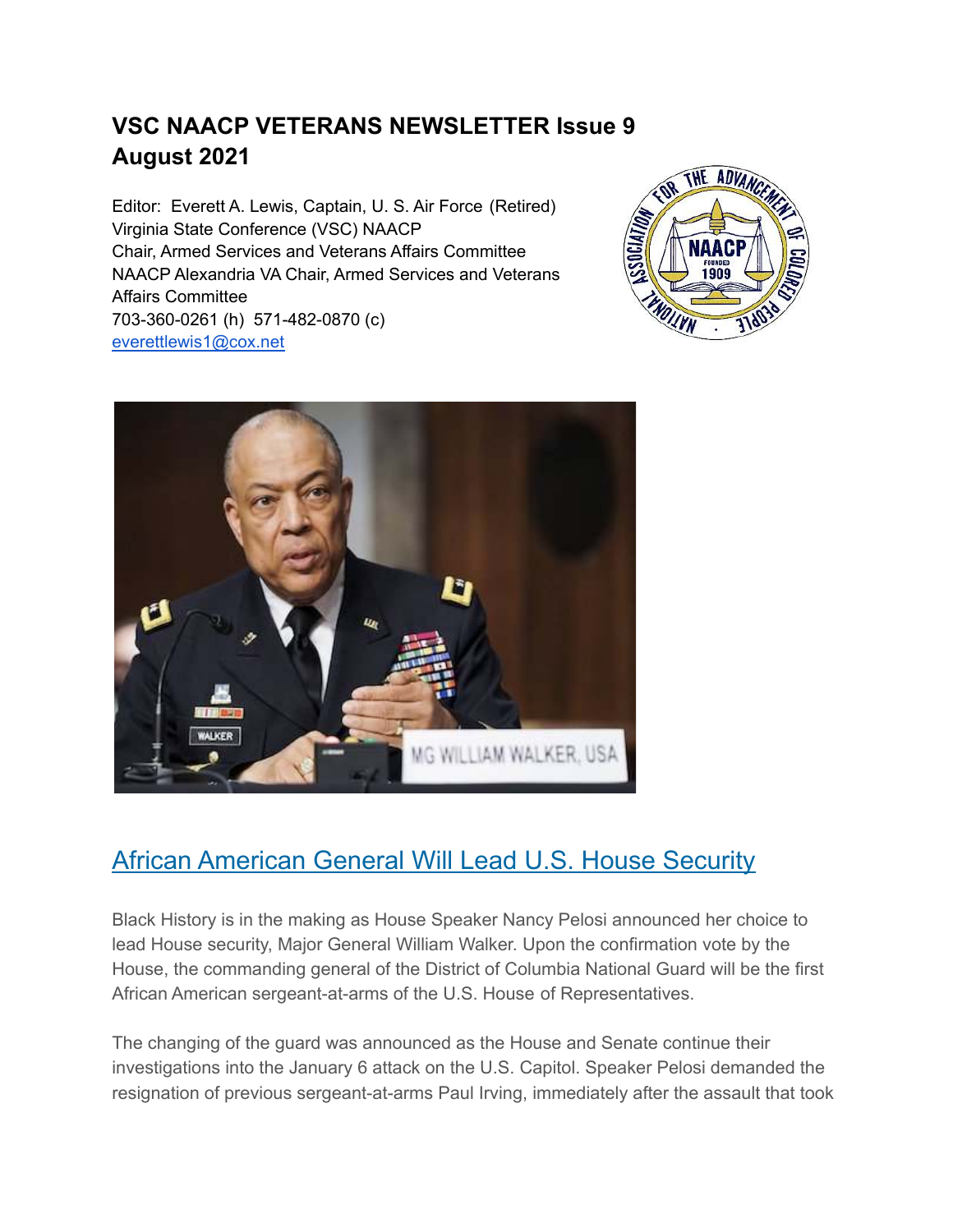place during the certification of the presidential electoral votes. Major General Walker was last heard during his testimony before Senate committees hearing about what happened January 6.

The Associated Press reported that Major General Walker gave the most detailed account of the delay in putting troops on the Capitol grounds. During testimony, he said he "hoped that his testimony would prevent such tragic events from ever occurring again and that he was "sickened by the violence and destruction I witnessed that fateful day." He said he saw the physical and mental harm suffered by the police who were on the front lines.

Speaker Pelosi praised Walker's 39 years of military experience which will be an important asset to the House, particularly in light of the January 6 insurrection."

In a rare show of bipartisanship, the appointment of the Major General is one about which both sides can agree. House Republican leader Kevin McCarthy said the Chicago native "possesses the experience, the skill set and vision for the job."



#### [AL.COM](https://www.al.com/news/birmingham/2021/05/former-birmingham-police-chief-makes-history-as-first-african-american-us-army-reserve-lieutenant-general.html?fbclid=IwAR2pn4GFMapKH4GAMtBF_C9SH18K9W8h3IjxvJg6WmGveHLHR8B9PQjYI0I)

·

[Former Birmingham police chief makes history as first Black US Army Reserve lieutenant](https://www.al.com/news/birmingham/2021/05/former-birmingham-police-chief-makes-history-as-first-african-american-us-army-reserve-lieutenant-general.html?fbclid=IwAR2pn4GFMapKH4GAMtBF_C9SH18K9W8h3IjxvJg6WmGveHLHR8B9PQjYI0I) [general.](https://www.al.com/news/birmingham/2021/05/former-birmingham-police-chief-makes-history-as-first-african-american-us-army-reserve-lieutenant-general.html?fbclid=IwAR2pn4GFMapKH4GAMtBF_C9SH18K9W8h3IjxvJg6WmGveHLHR8B9PQjYI0I)

[Maj. Gen. Roper's upcoming promotion, announced May 2021, will put him as deputy](https://www.al.com/news/birmingham/2021/05/former-birmingham-police-chief-makes-history-as-first-african-american-us-army-reserve-lieutenant-general.html?fbclid=IwAR2pn4GFMapKH4GAMtBF_C9SH18K9W8h3IjxvJg6WmGveHLHR8B9PQjYI0I) [commander of the United States Northern Command, United States Element, North](https://www.al.com/news/birmingham/2021/05/former-birmingham-police-chief-makes-history-as-first-african-american-us-army-reserve-lieutenant-general.html?fbclid=IwAR2pn4GFMapKH4GAMtBF_C9SH18K9W8h3IjxvJg6WmGveHLHR8B9PQjYI0I) [American Aerospace Defense Command, Peterson Air Force Base in Colorado. Read More](https://www.al.com/news/birmingham/2021/05/former-birmingham-police-chief-makes-history-as-first-african-american-us-army-reserve-lieutenant-general.html?fbclid=IwAR2pn4GFMapKH4GAMtBF_C9SH18K9W8h3IjxvJg6WmGveHLHR8B9PQjYI0I)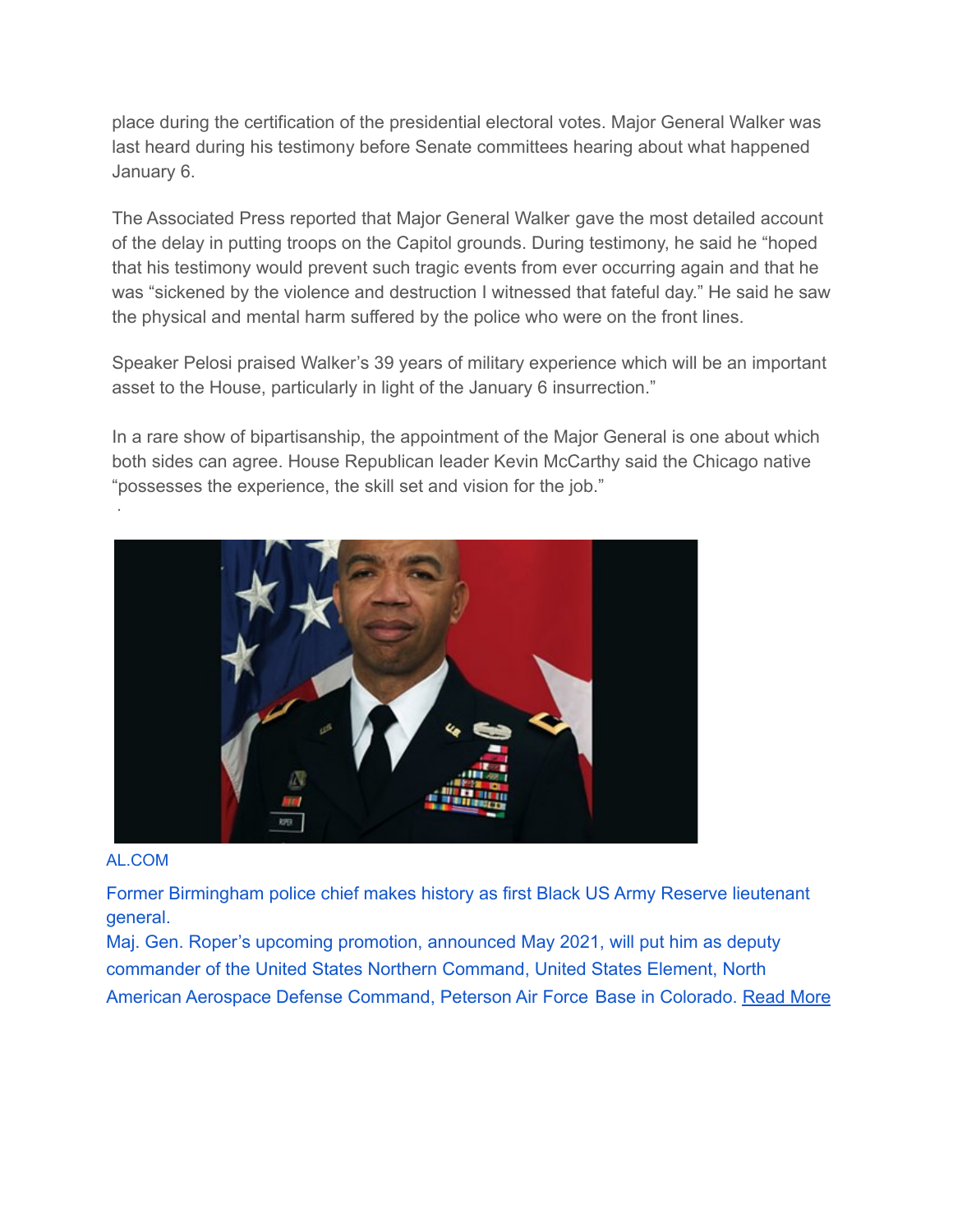## **Racism kept a Black WWII vet from a Purple Heart, he says. At 99, he got the award.**



Osceola "Ozzie" Fletcher was awarded the Purple Heart decades after his service in World War II. (NYPD)

Osceola "Ozzie" Fletcher was a 22-year-old Army private delivering supplies to the Allied forces as they arrived on the coast of France on D-Day when his vehicle was struck by a German missile. The vehicle overturned, killing the driver and wounding Fletcher during the Battle of Normandy in June 1944.

But for more than three-quarters of a century, Fletcher was never recognized for being wounded in action in World War II. Instead, Fletcher said, he and [about 2,000 other](https://www.army.mil/article/245641/world_war_ii_veterans_to_receive_purple_hearts_decades_after_war) [Black U.S. soldiers](https://www.army.mil/article/245641/world_war_ii_veterans_to_receive_purple_hearts_decades_after_war) who saw action on D-Day were overlooked or denied awards because of racism and the racial inequalities of the country, including in the U.S. armed forces, which were racially segregated at the time.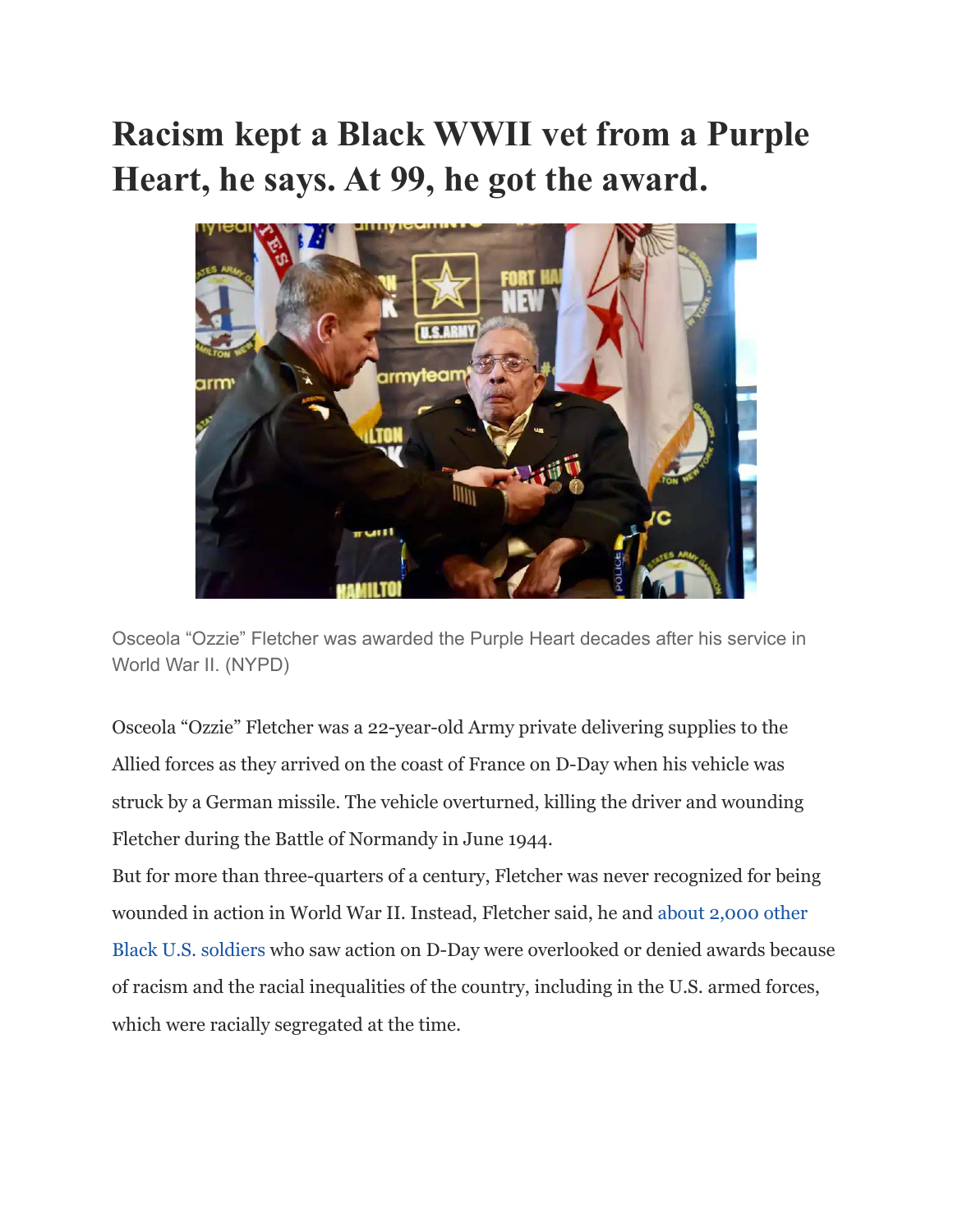"Black soldiers didn't get the Purple Heart. They got injured, damaged, hurt. But they never got wounded," the Brooklyn native said to [local media](https://www.ourtimepress.com/a-salute-to-brooklyn-veterans/) last year. "Only the White men who were wounded got Purple Hearts." [Read More](https://www.washingtonpost.com/nation/2021/06/19/purple-heart-black-veteran-fletcher/?utm_campaign=wp_post_most&utm_medium=email&utm_source=newsletter&wpisrc=nl_most&carta-url=https%3A%2F%2Fs2.washingtonpost.com%2Fcar-ln-tr%2F33dfa99%2F60cf61639d2fdae302875096%2F596d993fae7e8a1845f9add7%2F37%2F70%2F60cf61639d2fdae302875096)



Retired Lt. Col. Louis Frazier and Sgt. Albert W. Cooks (Vietnam Veteran 69/70, UMES Alumus, Class of 1967) salute during Martin's 104 birthday celebration in Chesterfield, Va. on July 2, 2021. Also pictured is Martin's daughter Sheila Martin Brown.

# **[Black WWII veteran turns 104: Conquers](https://cl.exct.net/?qs=47cf65dfb9f7ac1e0e2bea3baddab18e41422d9889b67bee775b80c6c194eb63e6971941b82af921e06cd7697db66ef02a9eb3db9bdaac918e24a776e878c43f) [tough life-changing obstacles](https://cl.exct.net/?qs=47cf65dfb9f7ac1e0e2bea3baddab18e41422d9889b67bee775b80c6c194eb63e6971941b82af921e06cd7697db66ef02a9eb3db9bdaac918e24a776e878c43f)**

CHESTERFIELD - Retired Lt. Col. Louis Frazier Martin's front lawn was packed with well-wishers to help him celebrate the centenarian's 104 birthday.

On July 3, Martin's surprise party kicked off with a [car](https://www.google.com/search?tbm=isch&q=car) caravan assembly spearheaded by the [University](https://www.google.com/search?tbm=isch&q=University) of Maryland Eastern Shore National

Alumni Association. The procession paraded past Martin's Roosevelt Avenue residence near Virginia State [University](https://www.google.com/search?tbm=isch&q=University) in Chesterfield County.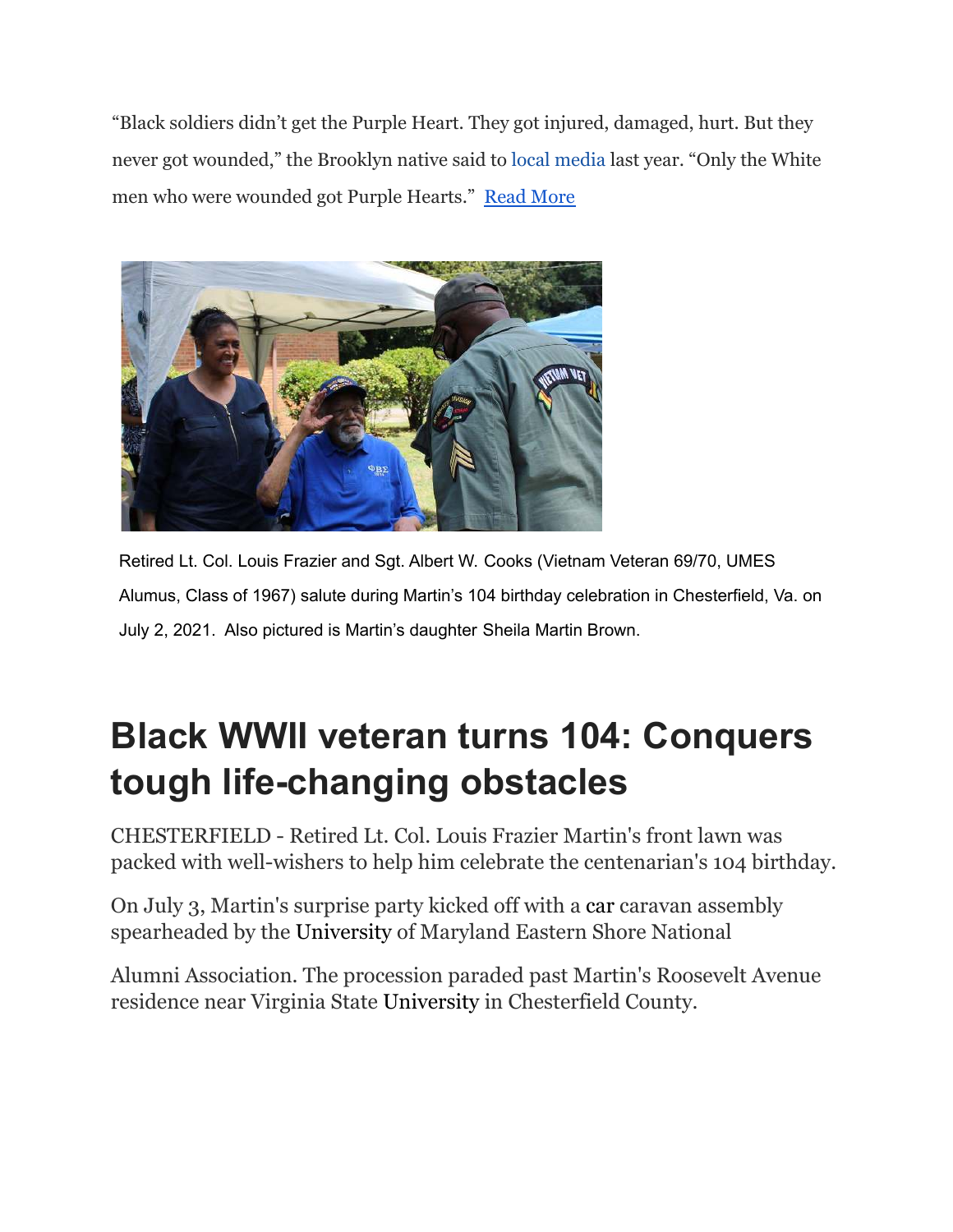'He's been a model citizen for all of us in this community to follow. If I keep doing what he's doing, maybe I can make it to 104' - Starrie Jordan [Read More](https://www.progress-index.com/story/news/2021/07/12/centenarian-us-army-ret-lt-louis-frazier-martin-turns-104-chesterfield-virginia-birthday-party/7876606002/?utm_source=progress-index-Daily%20Briefing&utm_medium=email&utm_campaign=daily_briefing&utm_term=hero&utm_content=VIRGINIA-PETERSBURG-NLETTER65)



#### **[Cotton nominated to run Air Force's nuclear enterprise at](https://link.militarytimes.com/click/24258610.20743/aHR0cHM6Ly93d3cubWlsaXRhcnl0aW1lcy5jb20vbmV3cy95b3VyLWFpci1mb3JjZS8yMDIxLzA2LzI0L2NvdHRvbi1ub21pbmF0ZWQtdG8tcnVuLWFpci1mb3JjZXMtbnVjbGVhci1lbnRlcnByaXNlLWF0LXBpdm90YWwtdGltZQ/5ea06ee4e5e3a06f9d01b786B8761749b) [pivotal time](https://link.militarytimes.com/click/24258610.20743/aHR0cHM6Ly93d3cubWlsaXRhcnl0aW1lcy5jb20vbmV3cy95b3VyLWFpci1mb3JjZS8yMDIxLzA2LzI0L2NvdHRvbi1ub21pbmF0ZWQtdG8tcnVuLWFpci1mb3JjZXMtbnVjbGVhci1lbnRlcnByaXNlLWF0LXBpdm90YWwtdGltZQ/5ea06ee4e5e3a06f9d01b786B8761749b)**

If confirmed, Lt. Gen. Anthony Cotton would be the first Black man to run Air Force Global Strike Command. [Read More](https://link.militarytimes.com/click/24258610.20743/aHR0cHM6Ly93d3cubWlsaXRhcnl0aW1lcy5jb20vbmV3cy95b3VyLWFpci1mb3JjZS8yMDIxLzA2LzI0L2NvdHRvbi1ub21pbmF0ZWQtdG8tcnVuLWFpci1mb3JjZXMtbnVjbGVhci1lbnRlcnByaXNlLWF0LXBpdm90YWwtdGltZQ/5ea06ee4e5e3a06f9d01b786C8761749b)

# **Attorney General Herring celebrates new law making Veterans and Active Duty servicemembers a protected class**

A bill that adds "military status" to the list of protected classes and amends several of Virginia's anti-discrimination statutes has been signed into law, and Attorney General Mark R. Herring's Office of Civil Rights will now be able to enforce these anti-discrimination protections. "Military status"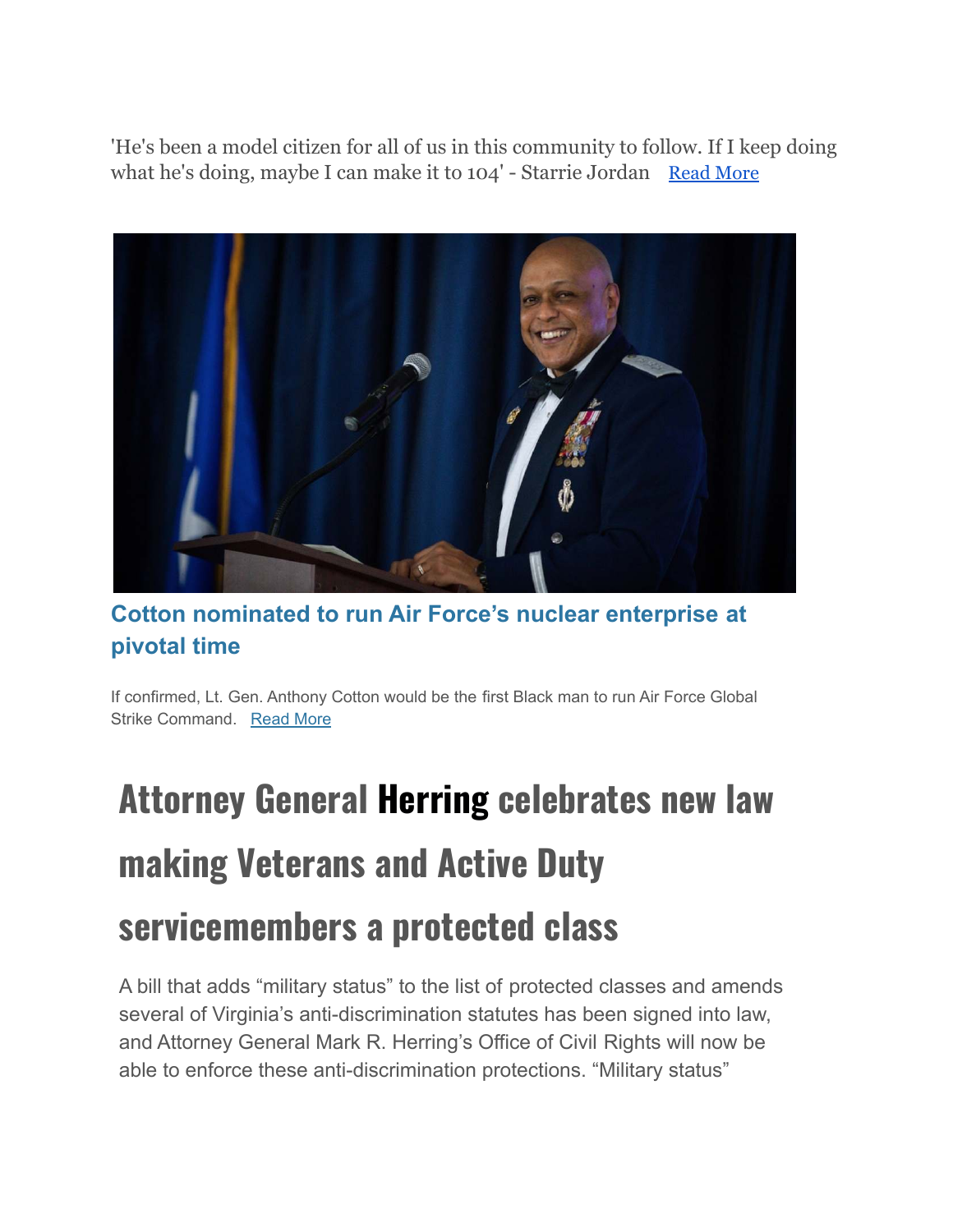covers active-duty servicemembers, veterans, and the dependents of both. Attorney General Herring's team worked with Delegate Kathy Tran (HB2161) and Senator John Bell (SB 1410) to help get this legislation passed during the most recent legislative session. Attorney General Herring joined Governor Northam and the patrons of the bill on June 30, 2021, in Richmond for the bill signing. [Read More](https://royalexaminer.com/attorney-general-herring-celebrates-new-law-making-veterans-and-active-duty-servicemembers-a-protected-class/)



### **VETERANS LEGACY MEMORIAL**

Veterans Legacy Memorial (VLM) is an online memorial website managed by the National Cemetery Administration (NCA). NCA manages more than 150 national cemeteries as shrine spaces to honor our Nation's Veterans, and extends memorialization of the 3.7 million Veterans interred in those cemeteries to this digital memorial space by providing a VLM profile page for each Veteran. To find a Veteran's memorial profile, go to [www.vlm.cem.va.gov](http://www.vlm.cem.va.gov) and enter the Veteran's name. To search with additional information (branch of service, cemetery name, etc.), click on "Advanced Search".

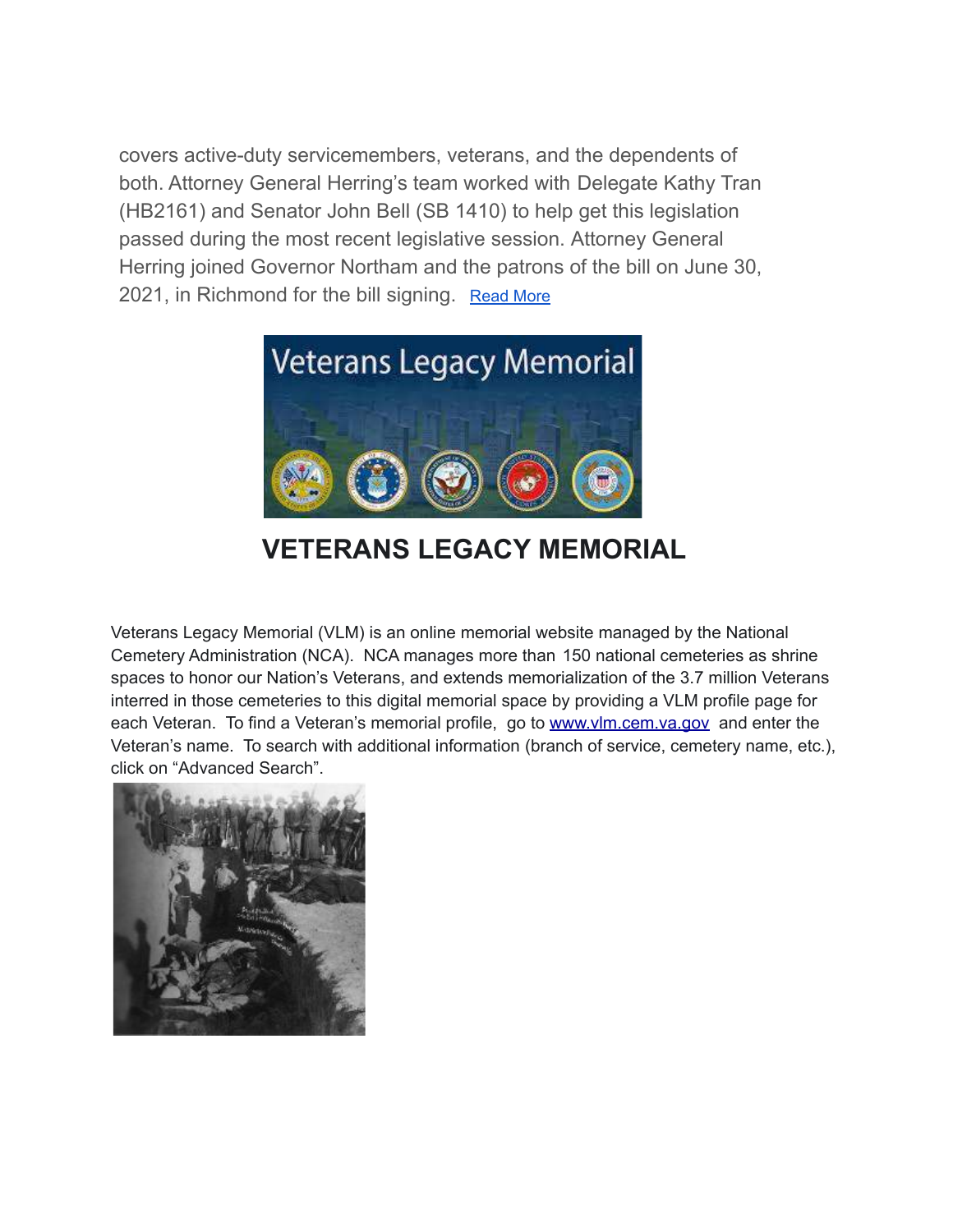**Wounded Knee Massacre took place between unarmed Native Americans and soldiers on December 29, 1890.**

## **[Black Veterans: Apology to the Native](https://r20.rs6.net/tn.jsp?f=001kdLhVz1aOxIzHD5jZ_fPJYFbzqUADDWs9Ik52G-0RfNL3HqsbIpKJWT6kDidWaOpjcP0Wfe8FSJTYA5_N21-uaGsD6NtWXbA7eyakD-HeOAICavu__jx7xSi5PNRZUspcG5I4TLRZr1NQ1ZyYFEogdBMyP07K-NxRZeYcbZI1paTikQ-ASytrLFtSzE9P9drq02xyvRDj_FxDiaF8yJUEAV2T16ZDSQf&c=CdOOYrAFFt3enmD90XUN7A1z7ctFiCp46KJ3nTeeKcZ2BFN7nRTbqA==&ch=A3PwO5j5ILm7DEDfvGumoPptsxOAa41IgJDWIa5q4GqQ10PRqw8lXQ==) [American Community](https://r20.rs6.net/tn.jsp?f=001kdLhVz1aOxIzHD5jZ_fPJYFbzqUADDWs9Ik52G-0RfNL3HqsbIpKJWT6kDidWaOpjcP0Wfe8FSJTYA5_N21-uaGsD6NtWXbA7eyakD-HeOAICavu__jx7xSi5PNRZUspcG5I4TLRZr1NQ1ZyYFEogdBMyP07K-NxRZeYcbZI1paTikQ-ASytrLFtSzE9P9drq02xyvRDj_FxDiaF8yJUEAV2T16ZDSQf&c=CdOOYrAFFt3enmD90XUN7A1z7ctFiCp46KJ3nTeeKcZ2BFN7nRTbqA==&ch=A3PwO5j5ILm7DEDfvGumoPptsxOAa41IgJDWIa5q4GqQ10PRqw8lXQ==)**

The National Coalition of Black Veteran Organizations on behalf of our affiliate groups proclaim our unwavering support of our Native American brethren by supporting the passage of the **[Remove the Stain Act](https://www.congress.gov/bill/116th-congress/house-bill/3467/text)**.

The Act pursues rescinding Medals of Honor awarded to those American soldiers who perpetrated the act of massacring 200 noncombatant young men, women, and children of the Lakota Tribe at Wounded Knee Creek. The Act would serve as a step in recognizing the tragedy of the era with truth serving as the foundation toward peace and justice. The Blacks interaction with Native American communities is the nine–hundred–pound elephant in the room. The Native American community suffered its own holocaust and the Black community contributed to their losses. [Read More](https://portofharlem.net/snippets21/jun302021-black-apology-to-native-americans.html)

#### **NAACP NATIONAL RESOLUTION**

The following is a resolution included in "Resolutions Staff Action Report" provided to NAACP delegates and members "Resolutions Staff Action Report." provide information to NAACP delegates and members at NAACP 112th Annual National Convention (Virtual), July 10, 2021 about the actions that have been taken during the course of the year, by the National NAACP staff based on the "resolves" of the resolution.

Paula Brown Edme, 'Governance Integration. NAACP

CIVIL RIGHTS

1. Stop the Infiltration of the U.S. Military by Violent Far-Right Extremist

**Organizations** 

THEREFORE, BE IT RESOLVED, That the NAACP supports amending the U.S. Senate National Defense Authorization Act, to include a provision which disqualifies anyone seeking to serve in any branch of the United States military if they are proven "white nationalists."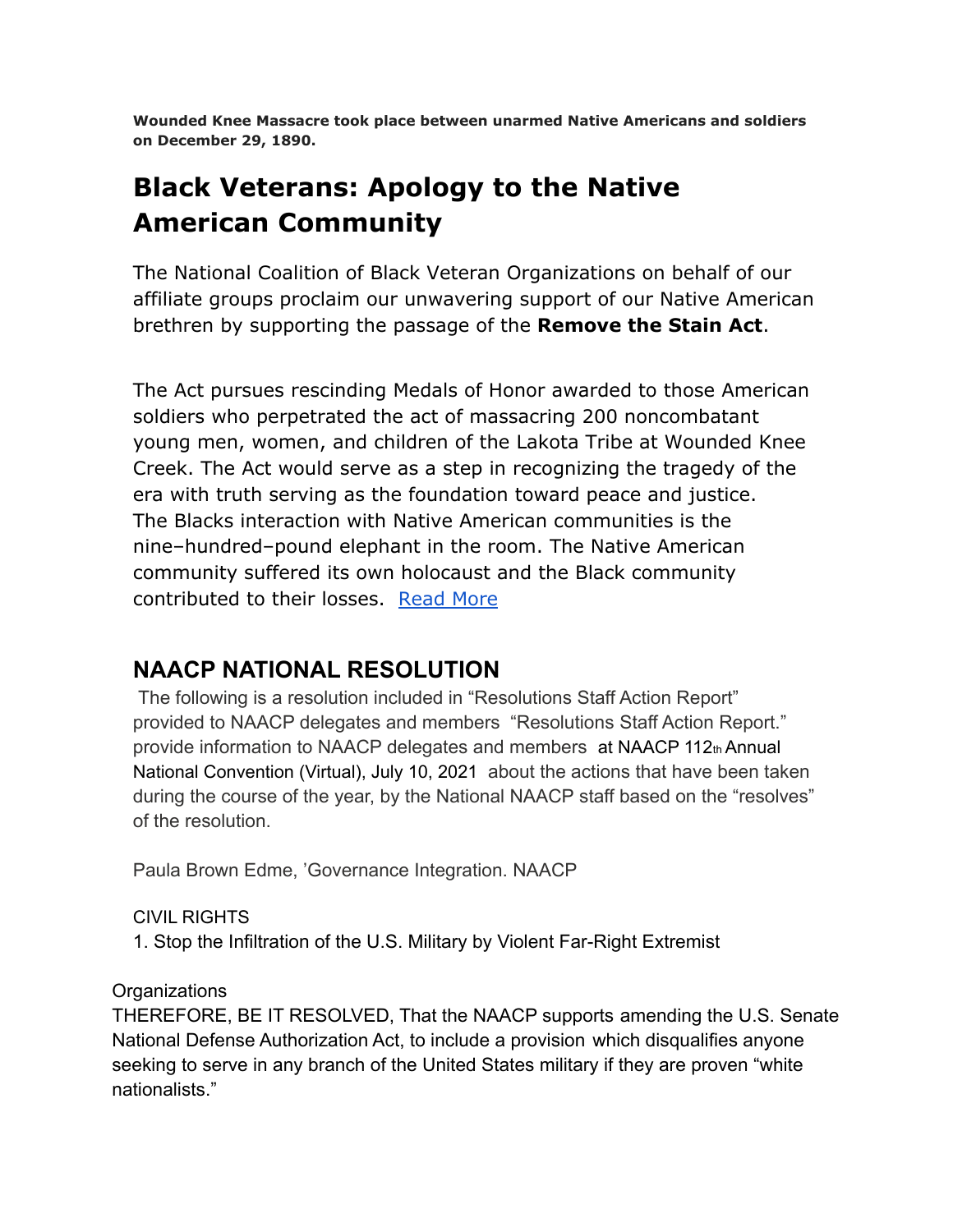BE IT FINALLY RESOLVED, That the NAACP advocate for federal policy that dishonorably discharges any and all active members, to include reservists and National Guard, of the U.S. military if they are proven to be a member or active supporter of white supremacist

organizations or associations.

#### STAFF ACTION:

The NAACP sent this resolution to both the last (2020) administration's Secretary of Defense, Mark Esper and Chris Miller, as well as the new Secretary of Defense for the Biden Administration, Mr. Lloyd Austin (2021). It was also shared with members of the Armed Service Committees of the House and Senate, the Congressional Black Caucus, the Asian Pacific Caucus, Hispanic Caucus, Native American Caucus, Black/Jewish Caucus, among others in the US House and US Senate. The NAACP also supported amendments to the Armed Services Appropriations Committee, calling for a more thorough and comprehensive screening process in the U.S. Senate National Defense Authorization Act.

#### **[Black female WWII unit hoping to get congressional honor](https://link.militarytimes.com/click/24444726.101925/aHR0cHM6Ly93d3cubWlsaXRhcnl0aW1lcy5jb20vbmV3cy9wZW50YWdvbi1jb25ncmVzcy8yMDIxLzA3LzEzL2JsYWNrLWZlbWFsZS13d2lpLXVuaXQtaG9waW5nLXRvLWdldC1jb25ncmVzc2lvbmFsLWhvbm9yLw/5ea06ee4e5e3a06f9d01b786Bc2e46198)**

[The 6888th Central Directory Postal Battalion was credited with solving a growing mail crisis](https://link.militarytimes.com/click/24444726.101925/aHR0cHM6Ly93d3cubWlsaXRhcnl0aW1lcy5jb20vbmV3cy9wZW50YWdvbi1jb25ncmVzcy8yMDIxLzA3LzEzL2JsYWNrLWZlbWFsZS13d2lpLXVuaXQtaG9waW5nLXRvLWdldC1jb25ncmVzc2lvbmFsLWhvbm9yLw/5ea06ee4e5e3a06f9d01b786Cc2e46198) [during its stint in England and, upon their return, serving as a role model to generations of Black](https://link.militarytimes.com/click/24444726.101925/aHR0cHM6Ly93d3cubWlsaXRhcnl0aW1lcy5jb20vbmV3cy9wZW50YWdvbi1jb25ncmVzcy8yMDIxLzA3LzEzL2JsYWNrLWZlbWFsZS13d2lpLXVuaXQtaG9waW5nLXRvLWdldC1jb25ncmVzc2lvbmFsLWhvbm9yLw/5ea06ee4e5e3a06f9d01b786Cc2e46198) [women who joined the military.](https://link.militarytimes.com/click/24444726.101925/aHR0cHM6Ly93d3cubWlsaXRhcnl0aW1lcy5jb20vbmV3cy9wZW50YWdvbi1jb25ncmVzcy8yMDIxLzA3LzEzL2JsYWNrLWZlbWFsZS13d2lpLXVuaXQtaG9waW5nLXRvLWdldC1jb25ncmVzc2lvbmFsLWhvbm9yLw/5ea06ee4e5e3a06f9d01b786Cc2e46198)

The Senate passed legislation that would award members of the battalion, affectionately known as the Six Triple Eight, with the Congressional Gold Medal.

The [bill](https://www.google.com/search?tbm=isch&q=bill) is awaiting action in the [House,](https://www.google.com/search?tbm=isch&q=House) but is already too late for most 6888 members. There are believed to be only seven surviving, including McClendon.

#### [Read More](https://www.militarytimes.com/news/pentagon-congress/2021/07/13/black-female-wwii-unit-hoping-to-get-congressional-honor/?utm_source=Sailthru&utm_medium=email&utm_campaign=EBB%2007.14.21&utm_term=Editorial%20-%20Military%20-%20Early%20Bird%20Brief)

## **Veterans Struggle to Get Copies of Needed**

## **Service Records Due to Pandemic**

The federal agency responsible for providing military records to older veterans and their surviving spouses seeking pension, [health](https://www.google.com/search?tbm=isch&q=health) care and other benefits is facing a backlog of approximately 500,000 requests after being forced to operate at a reduced capacity due to the [COVID-19 pandemic](https://www.aarp.org/health/conditions-treatments/info-2020/coronavirus-facts.html).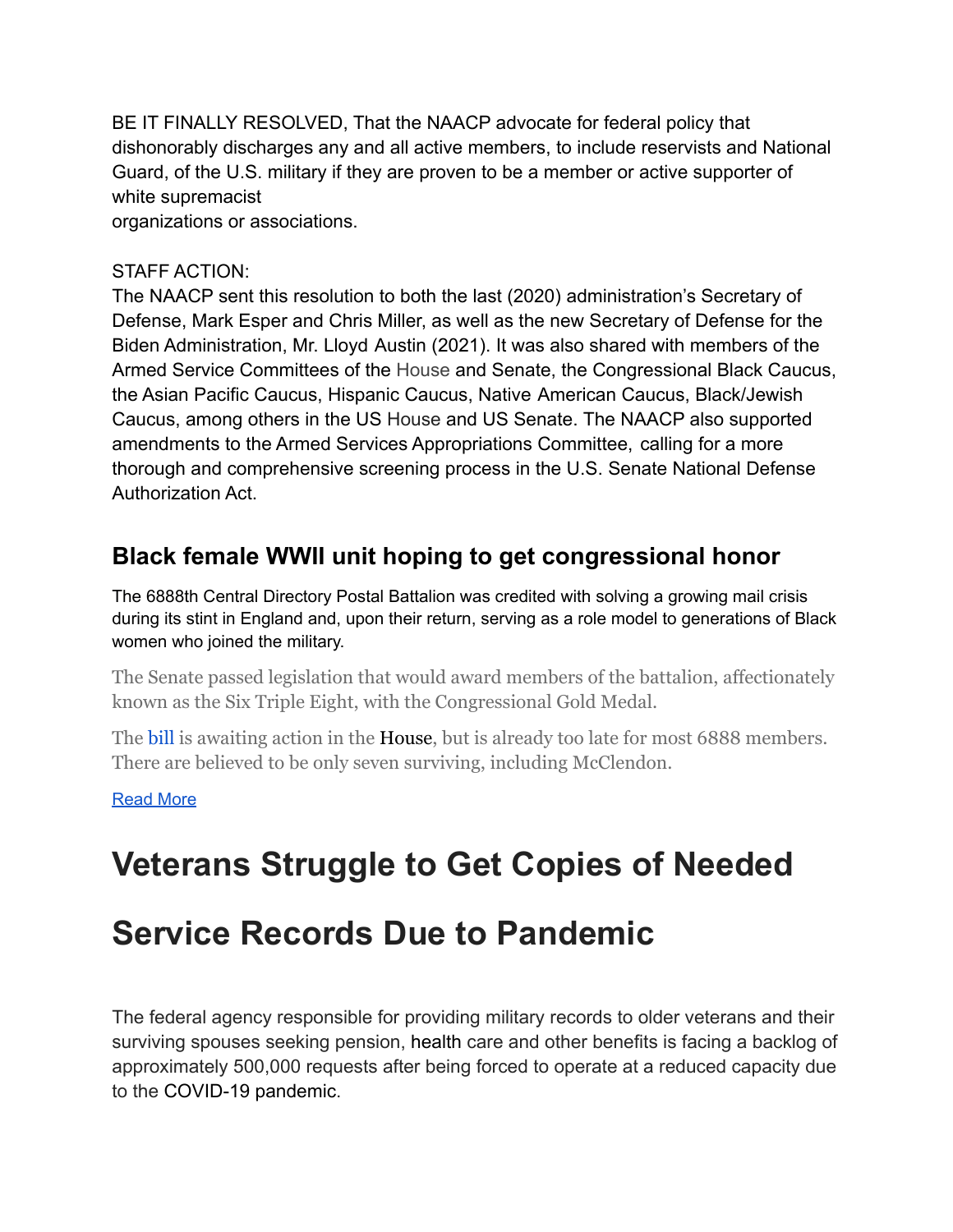Since March 2020, the National Personnel Records Center (NPRC), an agency of the U.S. National Archives and Records Administration, has limited its in-person operations to fulfilling only emergency requests associated with life-threatening medical treatments, burials, homeless veterans and "comparable emergencies." Those with non-emergency requests, such as medal replacements, administrative corrections or records research, have been asked to put those requests on hold. [Read More](https://www.aarp.org/home-family/voices/veterans/info-2021/military-service-records-delay.html?intcmp=AE-HF-VC-VET-BB)

# **Pentagon orders return to masks for all inside DOD facilities at many locations**

The Pentagon on July 28 announced it would once again require all individuals to wear face coverings when indoors at Defense Department facilities in locations deemed high risk by federal [health](https://www.google.com/search?tbm=isch&q=health) officials for the spread of coronavirus.

The Department of Veterans Affairs on July 26 announced it would [require its medical](https://www.stripes.com/veterans/2021-07-26/veterans-affairs-coronavirus-vaccine-mandate-mcdonough-2320688.html) [workers to receive coronavirus vaccines.](https://www.stripes.com/veterans/2021-07-26/veterans-affairs-coronavirus-vaccine-mandate-mcdonough-2320688.html) The department, the first federal agency to mandate vaccination for any of its personnel, gave employees until Sept. 20 to be fully vaccinated. [Read More](https://www.stripes.com/covid/2021-07-28/coronavirus-masks-vaccines-defense-department-2348482.html?utm_source=Stars+and+Stripes+Emails&utm_campaign=Daily+Headlines&utm_medium=email&utm_source=Stars+and+Stripes+Emails&utm_campaign=d297785df5-Newsletter+-+Daily+Headlines&utm_medium=email&utm_term=0_0ab8697a7f-d297785df5-296243673)

#### **CONTACTS**

NAACP Veterans Affairs Task Force: Chair Howard E. Jefferson, NAACP National Board member from Houston, TX [howardj3902@gmail.com](mailto:howardj3902@gmail.com) Vice Chair: Alphonso Braggs, president of the Honolulu, Hawaii NAACP and National Board member [naacphawaii@gmail.com](mailto:naacphawaii@gmail.com)



Editor, NAACP Alexandria VA